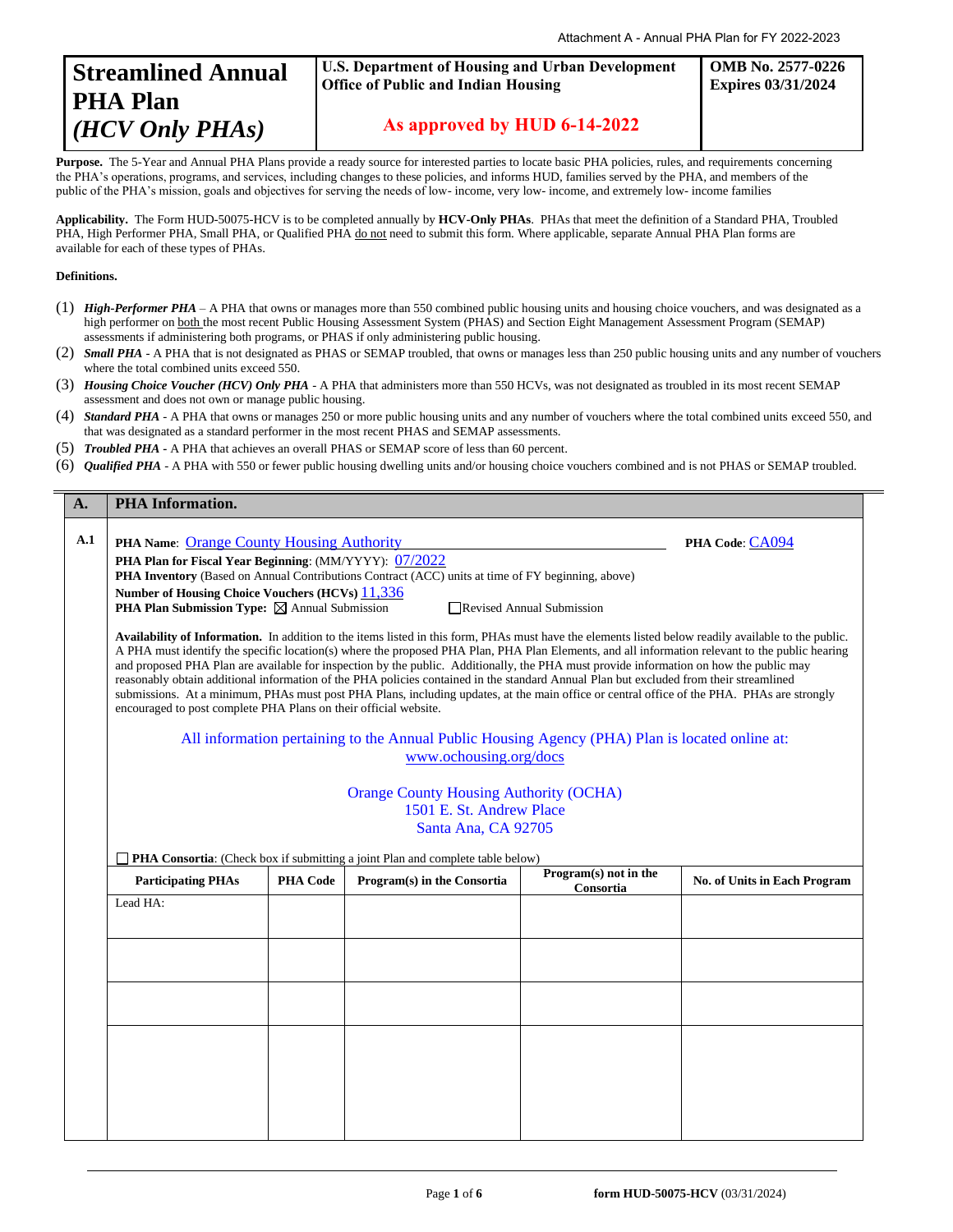| <b>B.</b> | <b>Plan Elements.</b>                                                                                                                                                                                                                                                                                                                                                                                                                                                                                                                                                                                                                                        |  |  |  |  |  |  |
|-----------|--------------------------------------------------------------------------------------------------------------------------------------------------------------------------------------------------------------------------------------------------------------------------------------------------------------------------------------------------------------------------------------------------------------------------------------------------------------------------------------------------------------------------------------------------------------------------------------------------------------------------------------------------------------|--|--|--|--|--|--|
|           | <b>Revision of Existing PHA Plan Elements.</b>                                                                                                                                                                                                                                                                                                                                                                                                                                                                                                                                                                                                               |  |  |  |  |  |  |
| B.1       | a) Have the following PHA Plan elements been revised by the PHA since its last Annual Plan submission?                                                                                                                                                                                                                                                                                                                                                                                                                                                                                                                                                       |  |  |  |  |  |  |
|           | Y<br>N<br>$\boxtimes$ Statement of Housing Needs and Strategy for Addressing Housing Needs.<br>$\boxtimes$ Deconcentration and Other Policies that Govern Eligibility, Selection, and Admissions.<br>$\boxtimes$<br><b>Financial Resources.</b><br>$\Box$<br>$\boxtimes$ Rent Determination.<br>$\boxtimes$ Operation and Management.<br>$\boxtimes$ Informal Review and Hearing Procedures.<br>$\boxtimes$ Homeownership Programs.<br>$\boxtimes$ Self Sufficiency Programs and Treatment of Income Changes Resulting from Welfare Program Requirements.<br>$\boxtimes$ Substantial Deviation.<br>$\boxtimes$ Significant Amendment/Modification.<br>$\Box$ |  |  |  |  |  |  |
|           | (b) If the PHA answered yes for any element, describe the revisions for each element(s):                                                                                                                                                                                                                                                                                                                                                                                                                                                                                                                                                                     |  |  |  |  |  |  |
|           | <b>Financial Resources:</b>                                                                                                                                                                                                                                                                                                                                                                                                                                                                                                                                                                                                                                  |  |  |  |  |  |  |
|           |                                                                                                                                                                                                                                                                                                                                                                                                                                                                                                                                                                                                                                                              |  |  |  |  |  |  |
|           | <b>Annual Contributions by Program</b><br><b>Housing Choice Voucher Program</b><br>\$169,674,537                                                                                                                                                                                                                                                                                                                                                                                                                                                                                                                                                             |  |  |  |  |  |  |
|           | <b>Family Self-Sufficiency Program Coordinators</b><br>\$429,864                                                                                                                                                                                                                                                                                                                                                                                                                                                                                                                                                                                             |  |  |  |  |  |  |
|           | \$1,773,255<br><b>Mainstream Voucher Program</b>                                                                                                                                                                                                                                                                                                                                                                                                                                                                                                                                                                                                             |  |  |  |  |  |  |
|           | <b>TOTAL</b><br>\$171,877,656                                                                                                                                                                                                                                                                                                                                                                                                                                                                                                                                                                                                                                |  |  |  |  |  |  |
|           |                                                                                                                                                                                                                                                                                                                                                                                                                                                                                                                                                                                                                                                              |  |  |  |  |  |  |
| B.2       | New Activities. - Not Applicable<br>This portion is not applicable for HCV only PHA. OCHA is an HCV only PHA.                                                                                                                                                                                                                                                                                                                                                                                                                                                                                                                                                |  |  |  |  |  |  |
| B.3       | Progress Report.                                                                                                                                                                                                                                                                                                                                                                                                                                                                                                                                                                                                                                             |  |  |  |  |  |  |
|           | Provide a description of the PHA's progress in meeting its Mission and Goals described in its 5-Year PHA Plan.                                                                                                                                                                                                                                                                                                                                                                                                                                                                                                                                               |  |  |  |  |  |  |
|           | <b>Goal 1. Open the Housing Choice Voucher Program Waiting List</b><br>The current plan is to review the opening of the Waiting List in 2023.                                                                                                                                                                                                                                                                                                                                                                                                                                                                                                                |  |  |  |  |  |  |
|           |                                                                                                                                                                                                                                                                                                                                                                                                                                                                                                                                                                                                                                                              |  |  |  |  |  |  |
|           | <b>Goal 2. Enhance accessibility for disabled and limited English proficient persons</b><br>A translation function for Korean has been added to the existing language functions of Chinese, Spanish and<br>Vietnamese to improve access to OCHA's webpage for limited English proficient persons.                                                                                                                                                                                                                                                                                                                                                            |  |  |  |  |  |  |
|           | OCHA has focused on the hiring of bilingual staff who are competent in reading, writing, and speaking the<br>above languages in order to remove a barrier to information for limited English proficient persons. During<br>this FY 2021/2022 we hired 23 bilingual staff.                                                                                                                                                                                                                                                                                                                                                                                    |  |  |  |  |  |  |
|           | American Sign Language interpreters and the California Relay Service are used to communicate with those<br>$\bullet$<br>who are hard of hearing.                                                                                                                                                                                                                                                                                                                                                                                                                                                                                                             |  |  |  |  |  |  |
|           | <b>Goal 3. Expand efforts to affirmatively further fair housing</b>                                                                                                                                                                                                                                                                                                                                                                                                                                                                                                                                                                                          |  |  |  |  |  |  |
|           | OCHA routinely holds collaborative meetings with partners for our Special Purpose Voucher programs<br>$\bullet$<br>where we educate partner agencies on the Reasonable Accommodation options available that can provide<br>actual choice for persons with disabilities.                                                                                                                                                                                                                                                                                                                                                                                      |  |  |  |  |  |  |
|           | OCHA offers security deposit assistance for participants in Special Purpose Voucher homeless programs who<br>$\bullet$<br>do not have access to other funding opportunities.                                                                                                                                                                                                                                                                                                                                                                                                                                                                                 |  |  |  |  |  |  |
|           | OCHA conducts landlord engagement activities in order to provide education and outreach to area landlords<br>$\bullet$<br>on the Housing Choice Voucher Program.                                                                                                                                                                                                                                                                                                                                                                                                                                                                                             |  |  |  |  |  |  |
|           | Extended search times are provided to allow program participants the time necessary to obtain sufficient<br>$\bullet$                                                                                                                                                                                                                                                                                                                                                                                                                                                                                                                                        |  |  |  |  |  |  |
|           | information regarding their housing options in order to make an informed housing choice.<br>OCHA is continuing to evaluate its expansion of efforts. Meanwhile, OCHA continues to comply with 24<br>$\bullet$<br>Code of Federal Regulations (CFR) 5.150                                                                                                                                                                                                                                                                                                                                                                                                     |  |  |  |  |  |  |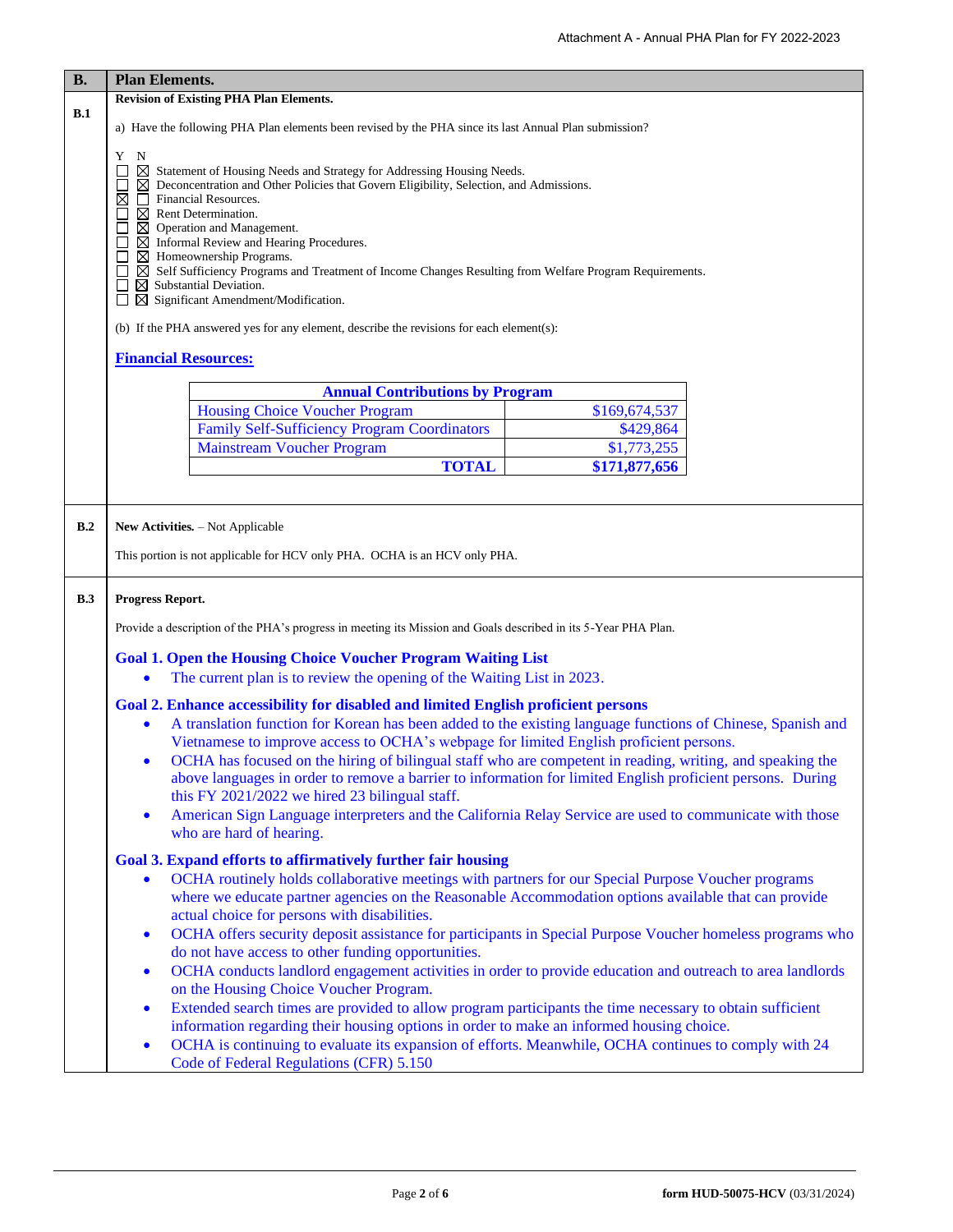# **Goal 4. Identify and utilize technology to enhance operational effectiveness and efficiency in delivery of housing assistance services**

- All new Housing Choice Voucher Program files continue to be digital.
- All newly created historical records continue to be imaged to prevent creation of physical files.
- The Assistance Connect portal continues to be available for applicant and landlord use to communicate with staff and transmit documents as needed.
- DocuSign seats and Adobe Pro licenses continue to be utilized to eliminate need for original signatures in certain instances.
- Remote Virtual Inspections use was expanded to include Biennial Inspections as well as new move-ins.
- OCHA continues to utilize virtual briefings and electronic reexaminations.
- FSS briefings have begun to use the virtual briefing format which allows a broader attendance level and a more interactive experience.
- Support for completion of electronic reexaminations and initial applications using smartphones provided to encourage the use of technology.

The public has the option of using the technologies provided but are not required to do so. Appointments for individual service are always available.

# **Goal 5. Expand the supply of affordable housing by applying for additional housing assistance funding and programs that may become available**

- In response to Notice PIH 2021-21 HUD-VASH Registration of Interest Notice, OCHA applied for and was awarded 30 vouchers. The additional 30 vouchers will increase the total number of HUD-VASH vouchers to 1,019..
- The American Rescue Plan Act of 2021 (ARPA) was signed into law on March 11, 2021. ARPA included funding for approximately 70,000 Emergency Housing Vouchers (EHVs). HUD announced EHV awards on May 10, 2021 and OCHA was awarded 557 EHVs..
- Project Based Voucher (PBV) update:

OCHA entered into a HAP agreement and fully leased two projects during FY 20/21, Buena Esperanza, which offered 20 HUD-VASH PBV units in the City of Anaheim, and Westminster Crossing, which offered 20 chronically homeless units in the City of Westminster.

We entered into an Agreement to enter HAP (AHAP) Contract for four (4) projects during FY 20/21. Ascent (Formerly Airport Inn) which will offer 57 units for MHSA/chronically homeless in Buena Park, Prado (Formerly Fountain Valley Housing) which will offer 8 units for HUD-VASH PBV in Fountain Valley, The Groves which will offer 8 units for MHSA Seniors in San Juan Capistrano, and Casa Paloma which will offer 48 units for MHSA/chronically homeless in Midway City. A fifth project entered into AHAP during FY 19/20, Altrudy Senior Apartments which will offer 8 units for MHSA/Seniors. These projects are projected to be complete and tenant selection to begin during FY 21/22.

In addition to the above projects, there are eleven (11) projects in progress from the previous reporting period (see Attachment A) which will continue into the next reporting period. In response to Notices of Funding Availability, additional projects are under review. OCHA will continue to explore the use of project-based vouchers as opportunities become available and upon notification of HUD to meet the local need for affordable housing.

Consistent with the PHA Plan and the Administrative Plan, OCHA's project-based activities promote deconcentration, expand housing choice and address the need for long-term, affordable housing. Further, the activities contribute to the achievement of the goals OCHA set forth in Section B.2 of the Five-Year PHA Plan.

Intend to project base up to 100 HCV and 10 HUD\_VASH in collaboration with Orange County Housing and Community Development Department

# **Goal 6. Promote Family Self Sufficiency**

- OCHA applied for renewal of its Family Self Sufficiency (FSS) Coordinator funding and was awarded \$429,864.
- OCHA graduated 6 households from the FSS Program and disbursed approximately \$55,740.31 to said households.
- OCHA routinely conducts recruitment to all Housing Choice Voucher holders and performs targeted recruitment for households participating in the Family Unification and Veterans Affairs Supportive Housing Programs. In 2021 OCHA invited 1,680 households to attend the FSS briefing using the new virtual FSS Briefing platform.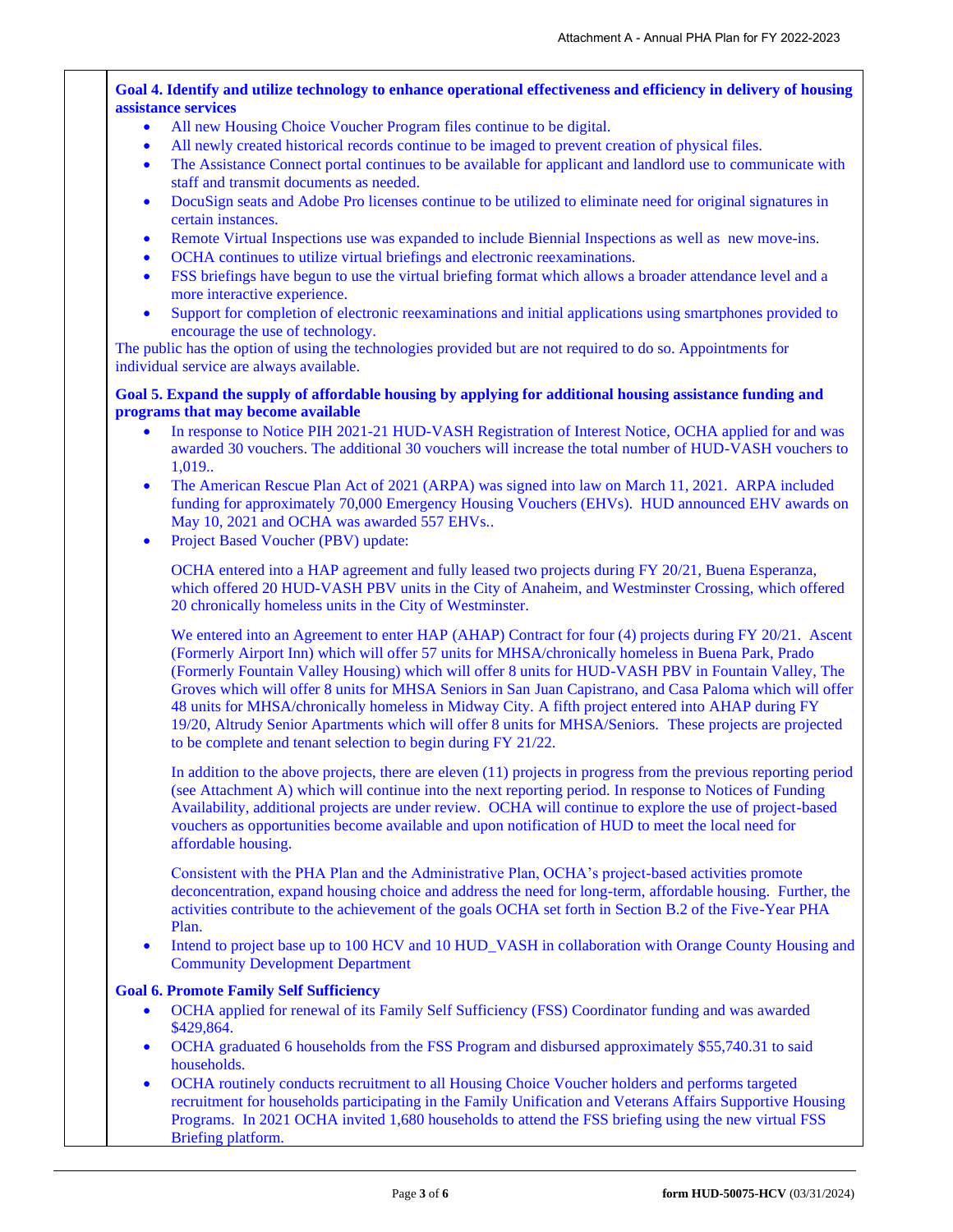| <b>B.4</b> | Capital Improvements. - Not Applicable                                                                                                                                                                                                                                                                                                                                                                                                                                                                                                                                                                                                                                           |  |  |  |  |  |
|------------|----------------------------------------------------------------------------------------------------------------------------------------------------------------------------------------------------------------------------------------------------------------------------------------------------------------------------------------------------------------------------------------------------------------------------------------------------------------------------------------------------------------------------------------------------------------------------------------------------------------------------------------------------------------------------------|--|--|--|--|--|
| B.5        | <b>Most Recent Fiscal Year Audit.</b>                                                                                                                                                                                                                                                                                                                                                                                                                                                                                                                                                                                                                                            |  |  |  |  |  |
|            | (a) Were there any findings in the most recent FY Audit?                                                                                                                                                                                                                                                                                                                                                                                                                                                                                                                                                                                                                         |  |  |  |  |  |
|            | Y N N/A<br>$\square$ $\square$ $\square$                                                                                                                                                                                                                                                                                                                                                                                                                                                                                                                                                                                                                                         |  |  |  |  |  |
|            | (b) If yes, please describe:                                                                                                                                                                                                                                                                                                                                                                                                                                                                                                                                                                                                                                                     |  |  |  |  |  |
| C.         | <b>Other Document and/or Certification Requirements.</b>                                                                                                                                                                                                                                                                                                                                                                                                                                                                                                                                                                                                                         |  |  |  |  |  |
| C.1        | <b>Resident Advisory Board (RAB) Comments.</b>                                                                                                                                                                                                                                                                                                                                                                                                                                                                                                                                                                                                                                   |  |  |  |  |  |
|            | Did the RAB(s) have comments to the PHA Plan? There were no comments made by RAB.<br>(a)                                                                                                                                                                                                                                                                                                                                                                                                                                                                                                                                                                                         |  |  |  |  |  |
|            | Y<br>N<br>⊠<br>$\perp$                                                                                                                                                                                                                                                                                                                                                                                                                                                                                                                                                                                                                                                           |  |  |  |  |  |
|            | If yes, comments must be submitted by the PHA as an attachment to the PHA Plan. PHAs must also include a narrative describing their<br>(b)<br>analysis of the RAB recommendations and the decisions made on these recommendations.                                                                                                                                                                                                                                                                                                                                                                                                                                               |  |  |  |  |  |
| C.2        | Certification by State or Local Officials.                                                                                                                                                                                                                                                                                                                                                                                                                                                                                                                                                                                                                                       |  |  |  |  |  |
|            | Form HUD 50077-SL, Certification by State or Local Officials of PHA Plans Consistency with the Consolidated Plan, must be submitted by the<br>PHA as an electronic attachment to the PHA Plan.                                                                                                                                                                                                                                                                                                                                                                                                                                                                                   |  |  |  |  |  |
| C.3        | Civil Rights Certification/ Certification Listing Policies and Programs that the PHA has Revised since Submission of its Last Annual Plan.                                                                                                                                                                                                                                                                                                                                                                                                                                                                                                                                       |  |  |  |  |  |
|            | Form HUD-50077-ST-HCV-HP, PHA Certifications of Compliance with PHA Plan, Civil Rights, and Related Laws and Regulations<br>Including PHA Plan Elements that Have Changed, must be submitted by the PHA as an electronic attachment to the PHA Plan.                                                                                                                                                                                                                                                                                                                                                                                                                             |  |  |  |  |  |
| C.4        | Challenged Elements. If any element of the PHA Plan is challenged, a PHA must include such information as an attachment with a description of<br>any challenges to Plan elements, the source of the challenge, and the PHA's response to the public.<br>(a) Did the public challenge any elements of the Plan?<br>Y N<br>ПП<br>If yes, include Challenged Elements.                                                                                                                                                                                                                                                                                                              |  |  |  |  |  |
| D.         | <b>Affirmatively Furthering Fair Housing (AFFH).</b>                                                                                                                                                                                                                                                                                                                                                                                                                                                                                                                                                                                                                             |  |  |  |  |  |
| D.1        | <b>Affirmatively Furthering Fair Housing (AFFH).</b><br>Provide a statement of the PHA's strategies and actions to achieve fair housing goals outlined in an accepted Assessment of Fair Housing<br>(AFH) consistent with 24 CFR § 5.154(d)(5). Use the chart provided below. (PHAs should add as many goals as necessary to overcome<br>fair housing issues and contributing factors.) Until such time as the PHA is required to submit an AFH, the PHA is not obligated to<br>complete this chart. The PHA will fulfill, nevertheless, the requirements at 24 CFR § 903.7(o) enacted prior to August 17, 2015. See<br>Instructions for further detail on completing this item. |  |  |  |  |  |
|            | Fair Housing Goal: N/A, for HCV PHA's only per instructions below                                                                                                                                                                                                                                                                                                                                                                                                                                                                                                                                                                                                                |  |  |  |  |  |
|            | Describe fair housing strategies and actions to achieve the goal                                                                                                                                                                                                                                                                                                                                                                                                                                                                                                                                                                                                                 |  |  |  |  |  |
|            | Fair Housing Goal: N/A, for HCV PHA's only per instructions below                                                                                                                                                                                                                                                                                                                                                                                                                                                                                                                                                                                                                |  |  |  |  |  |
|            | Describe fair housing strategies and actions to achieve the goal                                                                                                                                                                                                                                                                                                                                                                                                                                                                                                                                                                                                                 |  |  |  |  |  |
|            |                                                                                                                                                                                                                                                                                                                                                                                                                                                                                                                                                                                                                                                                                  |  |  |  |  |  |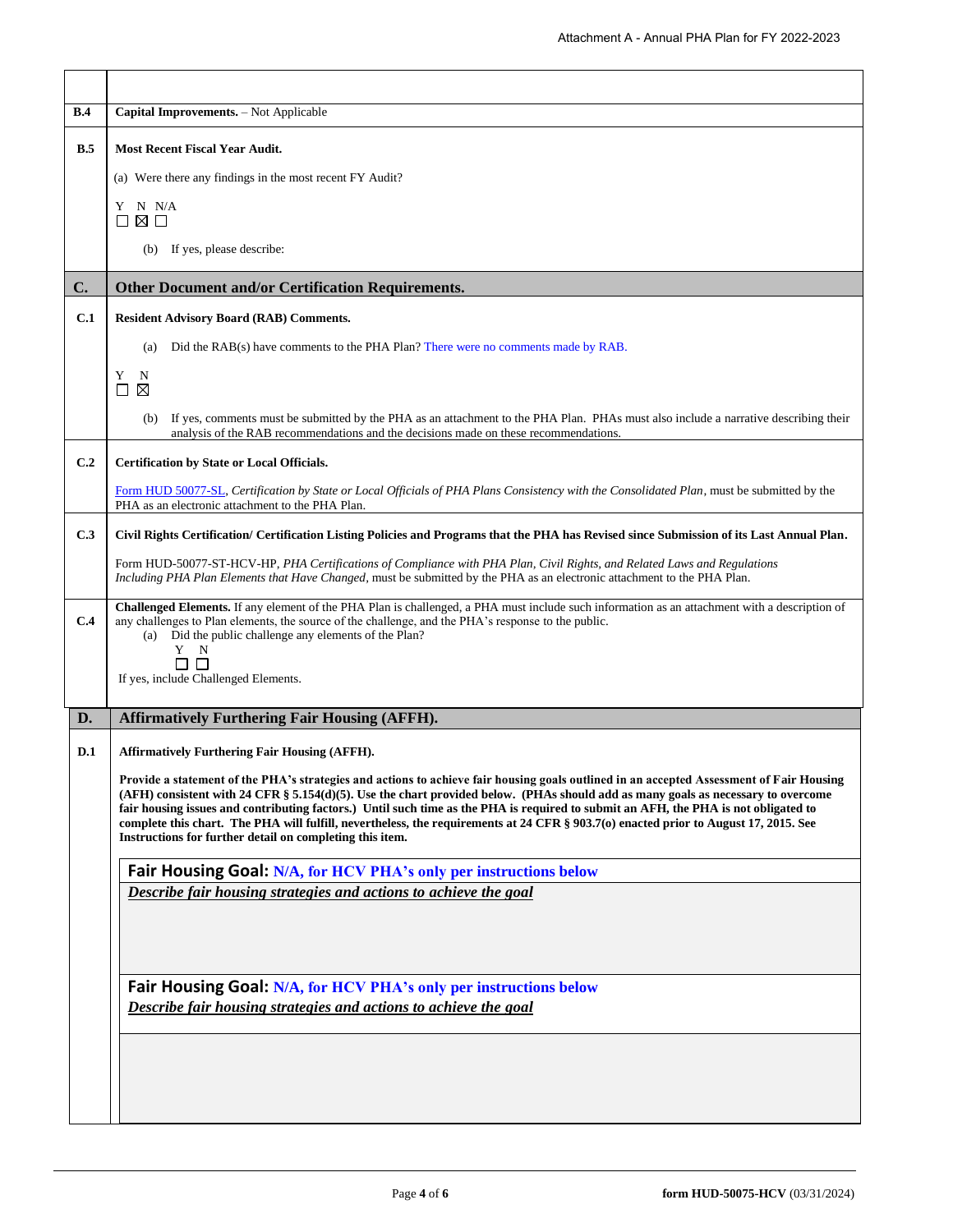# **Instructions for Preparation of Form HUD-50075-HCV Annual PHA Plan for HCV-Only PHAs**

#### **A. PHA Information.** All PHAs must complete this section. (24 CFR §903.4)

**A.1** Include the full **PHA Name**, **PHA Code**, **PHA Type**, **PHA Fiscal Year Beginning** (MM/YYYY), **Number of Housing Choice Vouchers (HCVs), PHA Plan Submission Type**, and the **Availability of Information**, specific location(s) of all information relevant to the public hearing and proposed PHA Plan.

**\_\_\_\_\_\_\_\_\_\_\_\_\_\_\_\_\_\_\_\_\_\_\_\_\_\_\_\_\_\_\_\_\_\_\_\_\_\_\_\_\_\_\_\_\_\_\_\_\_\_\_\_\_\_\_\_\_\_\_\_\_\_\_\_\_\_\_\_\_\_\_\_\_\_\_**

**PHA Consortia**: Check box if submitting a Joint PHA Plan and complete the table. [\(24 CFR §943.128\(a\)\)](http://ecfr.gpoaccess.gov/cgi/t/text/text-idx?c=ecfr&sid=cc31cf1c3a2b84ba4ead75d35d258f67&rgn=div5&view=text&node=24:4.0.3.1.10&idno=24#24:4.0.3.1.10.2.5.7)

**B.** Plan **Elements.** All PHAs must complete this section. [\(24 CFR §903.11\(c\)\(3\)\)](http://ecfr.gpoaccess.gov/cgi/t/text/text-idx?c=ecfr&sid=c84b8750d7c9fcd46c0c7546aeb860cf&rgn=div5&view=text&node=24:4.0.3.1.3&idno=24#24:4.0.3.1.3.2.5.8)

## **B.1 Revision of Existing PHA Plan Elements.** PHAs must:

Identify specifically which plan elements listed below that have been revised by the PHA. To specify which elements have been revised, mark the "yes" box. If an element has not been revised, mark "no."

 **Statement of Housing Needs and Strategy for Addressing Housing Needs.** Provide a statement addressing the housing needs of low-income, very low-income and extremely low-income families and a brief description of the PHA's strategy for addressing the housing needs of families who reside in the jurisdiction served by the PHA and other families who are on the Section 8 tenant-based assistance waiting lists. The statement must identify the housing needs of (i) families with incomes below 30 percent of area median income (extremely low-income); (ii) elderly families (iii) households with individuals with disabilities, and households of various races and ethnic groups residing in the jurisdiction or on the public housing and Section 8 tenantbased assistance waiting lists. The statement of housing needs shall be based on information provided by the applicable Consolidated Plan, information provided by HUD, and generally available data. The identification of housing needs must address issues of affordability, supply, quality, accessibility, size of units, and location. Once the PHA has submitted an Assessment of Fair Housing (AFH), which includes an assessment of disproportionate housing needs in accordance with 24 CFR 5.154(d)(2)(iv), information on households with individuals with disabilities and households of various races and ethnic groups residing in the jurisdiction or on the waiting lists no longer needs to be included in the Statement of Housing Needs and Strategy for Addressing Housing Needs. (24 CFR § 903.7(a)).

The identification of housing needs must address issues of affordability, supply, quality, accessibility, size of units, and location.  $(24 \text{ CFR } \text{\textless{903.7(a)(2)(i)}})$ Provide a description of the ways in which the PHA intends, to the maximum extent practicable, to address those housing needs in the upcoming year and the PHA's reasons for choosing its strategy.  $(24 \text{ CFR } \S 903.7(a)(2)(ii))$ 

□ Deconcentration and Other Policies that Govern Eligibility, Selection, and Admissions. A statement of the PHA's policies that govern resident or tenant eligibility, selection and admission including admission preferences for HCV. [\(24 CFR §903.7\(b\)\)](http://ecfr.gpoaccess.gov/cgi/t/text/text-idx?c=ecfr&sid=b44bf19bef93dd31287608d2c687e271&rgn=div5&view=text&node=24:4.0.3.1.3&idno=24#24:4.0.3.1.3.2.5.5)

 **Financial Resources.** A statement of financial resources, including a listing by general categories, of the PHA's anticipated resources, such as PHA HCV funding and other anticipated Federal resources available to the PHA, as well as tenant rents and other income available to support tenant-based assistance. The statement also should include the non-Federal sources of funds supporting each Federal program, and state the planned use for the resources. [\(24 CFR §903.7\(c\)\)](http://ecfr.gpoaccess.gov/cgi/t/text/text-idx?c=ecfr&sid=b44bf19bef93dd31287608d2c687e271&rgn=div5&view=text&node=24:4.0.3.1.3&idno=24)

■ **Rent Determination.** A statement of the policies of the PHA governing rental contributions of families receiving tenant-based assistance, discretionary minimum tenant rents, and payment standard policies. [\(24 CFR §903.7\(d\)\)](http://ecfr.gpoaccess.gov/cgi/t/text/text-idx?c=ecfr&sid=b44bf19bef93dd31287608d2c687e271&rgn=div5&view=text&node=24:4.0.3.1.3&idno=24#24:4.0.3.1.3.2.5.5)

□ **Operation and Management.** A statement that includes a description of PHA management organization, and a listing of the programs administered by the PHA.  $(24 \text{ CFR } \frac{8903.7(e)}{e}).$ 

 **Informal Review and Hearing Procedures.** A description of the informal hearing and review procedures that the PHA makes available to its applicants. [\(24 CFR §903.7\(f\)\)](http://ecfr.gpoaccess.gov/cgi/t/text/text-idx?c=ecfr&sid=b44bf19bef93dd31287608d2c687e271&rgn=div5&view=text&node=24:4.0.3.1.3&idno=24#24:4.0.3.1.3.2.5.5)

 **Homeownership Programs**. A statement describing any homeownership programs (including project number and unit count) administered by the agency under section 8y of the 1937 Act, or for which the PHA has applied or will apply for approval. [\(24 CFR §903.7\(k\)\)](http://ecfr.gpoaccess.gov/cgi/t/text/text-idx?c=ecfr&sid=b44bf19bef93dd31287608d2c687e271&rgn=div5&view=text&node=24:4.0.3.1.3&idno=24#24:4.0.3.1.3.2.5.5)

 **Self Sufficiency Programs and Treatment of Income Changes Resulting from Welfare Program Requirements.** A description of any PHA programs relating to services and amenities coordinated, promoted, or provided by the PHA for assisted families, including those resulting from the PHA's partnership with other entities, for the enhancement of the economic and social self-sufficiency of assisted families, including programs provided or offered as a result of the PHA's partnerships with other entities, and activities subject to Section 3 of the Housing and Community Development Act of 1968 (24 CFR Part 135) and under requirements for the Family Self-Sufficiency Program and others. Include the program's size (including required and actual size of the FSS program) and means of allocating assistance to households.  $(24 \text{ CFR } \frac{8903.7(\text{l})(i)}{24 \text{ CFR } \frac{8903.7(\text{l})(i)}{24 \text{ CFR } \frac{8903.7(\text{l})(i)}{24 \text{ CFR } \frac{8903.7(\text{l})(i)}{24 \text{ CFR } \frac{8903.7(\text{l})(i)}{24 \text{ CFR }$ the requirements of section 12(c) and (d) of the 1937 Act that relate to treatment of income changes resulting from welfare program requirements. (24 [CFR §903.7\(l\)\(](http://ecfr.gpoaccess.gov/cgi/t/text/text-idx?c=ecfr&sid=13734845220744370804c20da2294a03&rgn=div5&view=text&node=24:4.0.3.1.3&idno=24#24:4.0.3.1.3.2.5.5)iii)).

■ **Substantial Deviation.** PHA must provide its criteria for determining a "substantial deviation" to its 5-Year Plan. [\(24 CFR §903.7\(r\)\(2\)\(i\)\)](http://ecfr.gpoaccess.gov/cgi/t/text/text-idx?c=ecfr&sid=13734845220744370804c20da2294a03&rgn=div5&view=text&node=24:4.0.3.1.3&idno=24#24:4.0.3.1.3.2.5.5)

 **Significant Amendment/Modification**. PHA must provide its criteria for determining a "Significant Amendment or Modification" to its 5-Year and Annual Plan.

If any boxes are marked "yes", describe the revision(s) to those element(s) in the space provided.